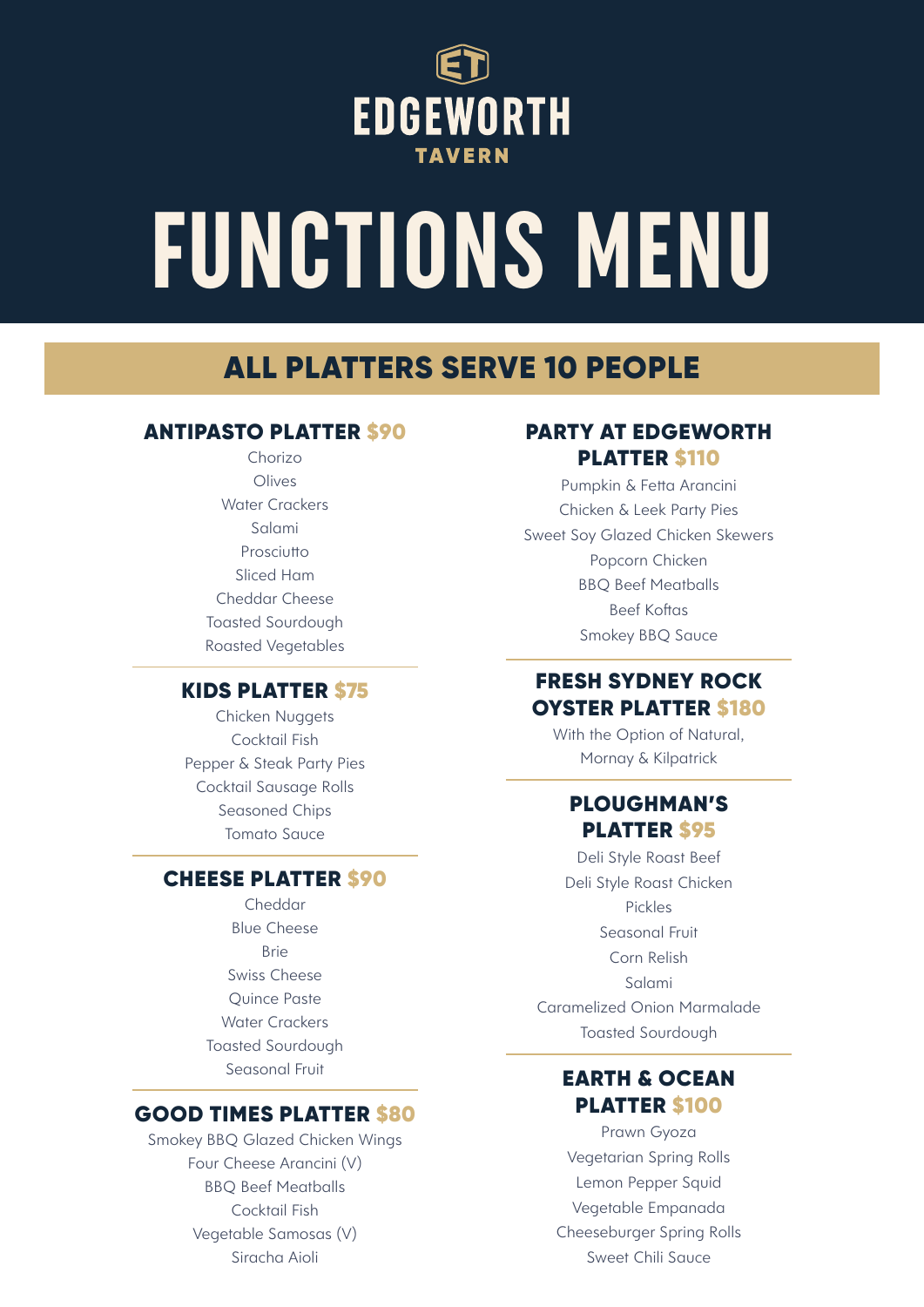

## **SINGULAR ITEM PLATTERS**

## 20 SERVES PER PLATTER

## CHEESEBURGER SPRING ROLLS \$90

Drizzled with Liquid American Cheese & Ketchup

## BEEF KOFTAS WITH TZATZIKI \$100

House-made beef kofta pan-seared and served with tzatziki

## GLAZED CHICKEN WINGS \$90

Choose either Buffalo Sauce, Smokey BBQ Sauce, or a mix of both

## PUMPKIN & FETA ARANCINI \$80

Served with Parmesan & Truffle Aioli

## CHEESEBURGER SLIDERS \$100

House-made beef pattie, American cheese, tomato relish sauce

## MIXED GRILLED SKEWERS \$100

(Chorizo, Cajun-Spiced Chicken & Prawn) Char-grilled meat and vegetables on skewers

## MINI HOT DOGS \$100

Served with Liquid Cheese, Caramelized Onion & Tomato Sauce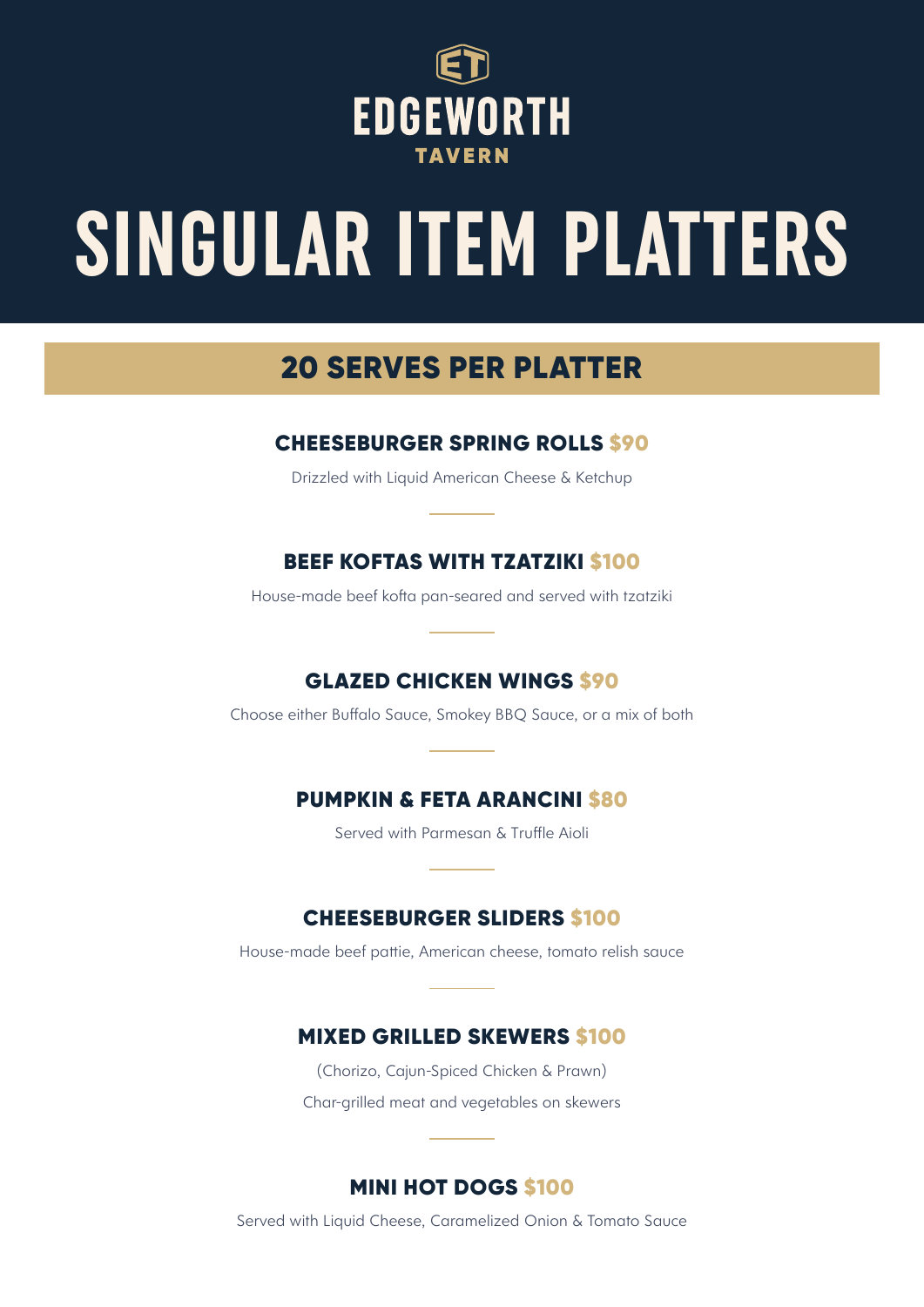

## **GRAZING STYLE BANQUET MENU**

## ALL GRAZING BANQUETS ARE SLOW ROASTED IN-HOUSE \$20/PP (MINIMUM 20 GUESTS)

## AUSSIE GRAZING BANQUET

Choose one meat & three sides

## **MEATS**

Slow Roasted Beef

Slow Roasted Pork Shoulder

Roast Chicken

## SIDES

Crispy Chat Potatoes Roasted Sweet Potato Fetta, Beetroot & Roasted Pumpkin Salad Seasonal Vegetables Garden Salad Basil Pesto Pasta Salad

## INDIAN GRAZING BANQUET

Our Curries come with Saffron Rice

& Yogurt Flat Bread

Slow-cooked Beef Korma

Creamy Butter Chicken

## ITALIAN GRAZING **BANQUET**

Beef Lasagna Slow Cooked Ground Beef.

Red Wine, Parsley, Onion, Garlic, Napoli Sauce

Basil Pesto Chicken Penne Cherry Tomatoes,

Onion, Garlic, Cream, Parsley, Chicken